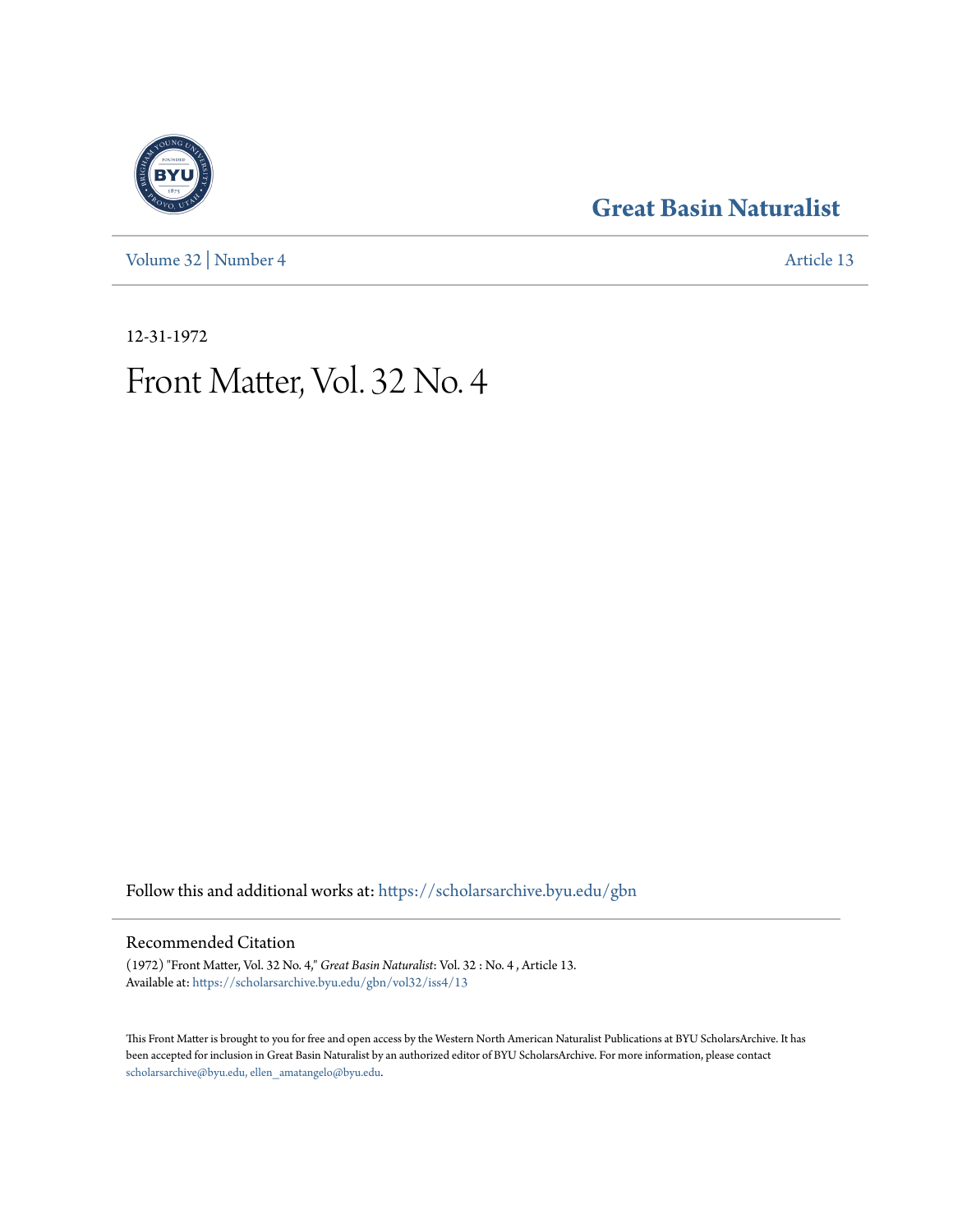$S - 5 - 781 - 97$ 

**The** 

Volume 32, No. 4 December 31, 1972

MUS. COMP. ZOOL LIBRARY

MAR 2 3 <sup>1973</sup>

HARVARD **UNIVERSITY** 

# Great Basin **NATURALIST**



PUBLISHED BY Brigham Young University